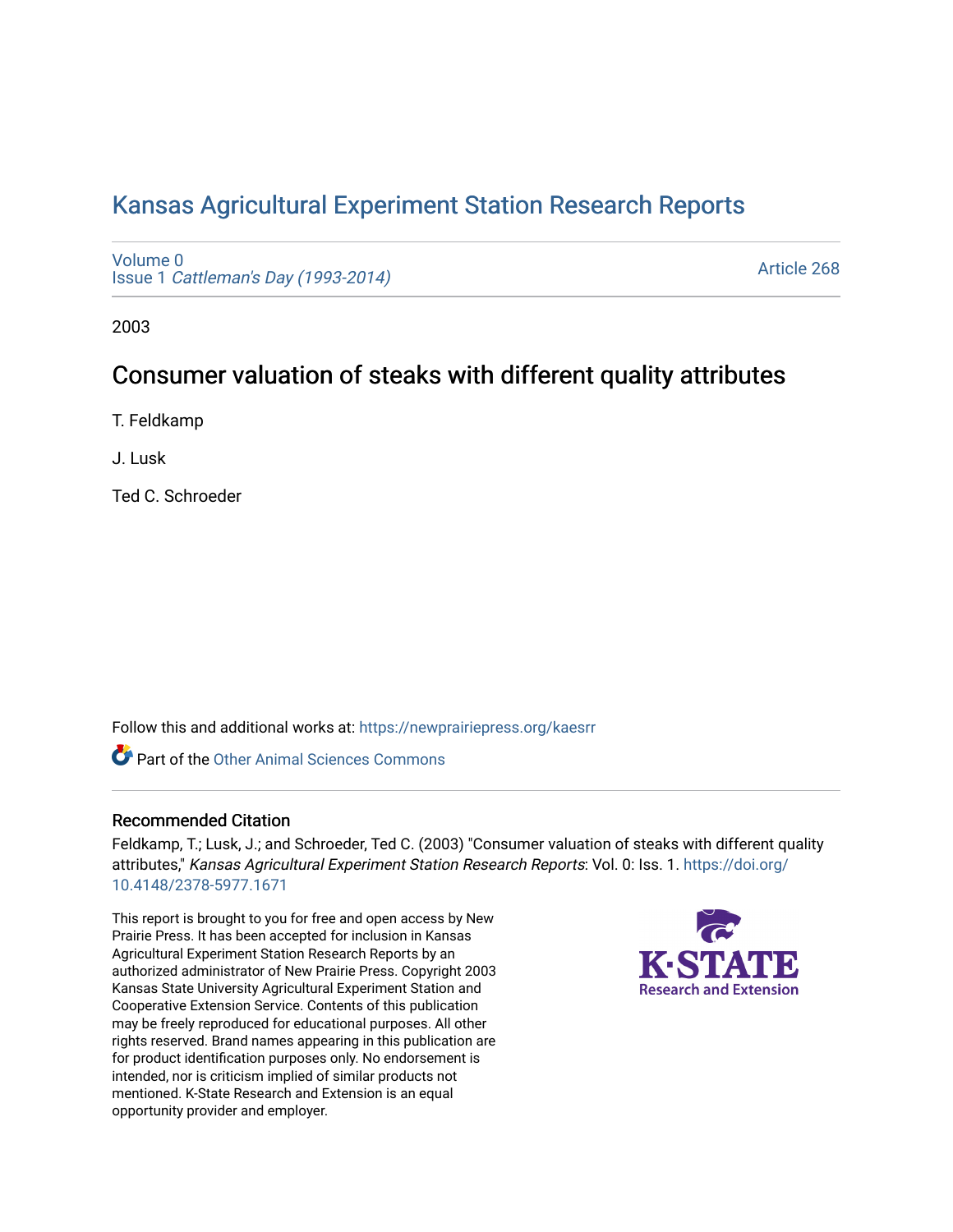## Consumer valuation of steaks with different quality attributes

#### **Abstract**

Determining needs and wants of consumers is important for the beef industry to reverse the downward trend in beef demand during the last two decades. This study used experimental auctions in conjunction with a survey to determine consumer preferences for beef steaks. Four experimental auctions were used to elicit consumers' maximum willingness to pay for five steak types: generic, guaranteed tender, "natural"?, USDA Choice, and Certified Angus Beef (CAB). Consumers indicated flavor and tenderness were the most important factors when eating steaks, but they believed there was only about a 50% chance a generic steak would adequately meet these criteria. Though some concern was shown for the safety of meat produced with growth hormones and oral antibiotics, less than half of the consumers in this study were willing to pay more for a "natural"? steak than a generic steak. Participants were willing to pay substantially more for guaranteed tender, USDA Choice, and CAB steaks.

## Keywords

Cattlemen's Day, 2003; Kansas Agricultural Experiment Station contribution; no. 03-272-S; Report of progress (Kansas State University. Agricultural Experiment Station and Cooperative Extension Service); 908; Beef; CAB steaks; USDA choice; Quality

#### Creative Commons License



This work is licensed under a [Creative Commons Attribution 4.0 License](https://creativecommons.org/licenses/by/4.0/).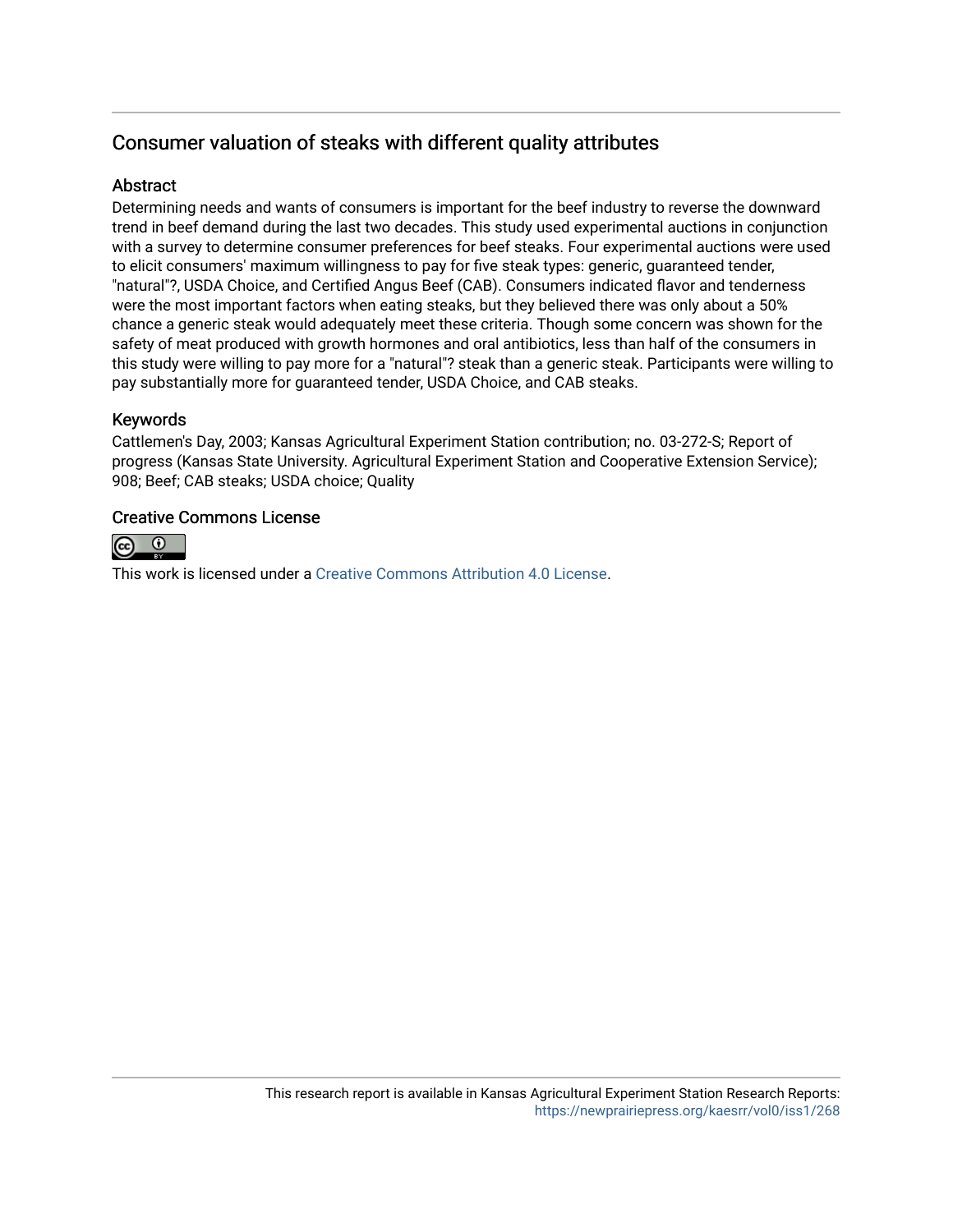### **CONSUMER VALUATION OF STEAKS WITH DIFFERENT QUALITY ATTRIBUTES**

*T. Feldkamp1 , T. Schroeder<sup>1</sup> , and J. Lusk2* 

#### **Summary**

Determining needs and wants of consumers is important for the beef industry to reverse the downward trend in beef demand during the last two decades. This study used experimental auctions in conjunction with a survey to determine consumer preferences for beef steaks. Four experimental auctions were used to elicit consumers' maximum willingness to pay for five steak types: generic, guaranteed tender, "natural", USDA Choice, and Certified Angus Beef (CAB). Consumers indicated flavor and tenderness were the most important factors when eating steaks, but they believed there was only about a 50% chance a generic steak would adequately meet these criteria. Though some concern was shown for the safety of meat produced with growth hormones and oral antibiotics, less than half of the consumers in this study were willing to pay more for a "natural" steak than a generic steak. Participants were willing to pay substantially more for guaranteed tender, USDA Choice, and CAB steaks.

#### **Introduction**

Demand for beef declined precipitously from 1980 through 1998, with only recent modest increases. To reverse this trend, beef industry participants must offer consumers beef products that are appealing. Indeed, determining wants and needs of consumers is the

first and most critical step towards revamping beef demand. Subsequent measures can then be taken to produce products that fulfill these desires.

 Determining the needs and wants of consumers can be as simple as conducting a survey. However, past research has shown that surveys alone do not provide sufficient incentives to elicit responses consistent with actual behavior. Experimental auctions force consumers to "put their money where their mouth is," demanding real money from winners in exchange for auctioned goods. Because the research method uses real money, experiment participants tend to reveal their preferences more truthfully.

 This study provides the beef industry with enhanced knowledge of consumers' needs and wants when consuming steaks. This knowledge will help in deciding appropriate strategies for producing and marketing beef to consumers.

#### **Experimental Procedures**

 A series of steak auction experiments were conducted in the spring of 2002 in the meat lab at Kansas State University. Four different auction mechanisms were used to determine how much consumers value various ribeye steak attributes. A total of 258 randomly recruited Riley County residents completed the

 $\overline{a}$ 

<sup>&</sup>lt;sup>1</sup>Department of Agricultural Economics.

<sup>&</sup>lt;sup>2</sup>Mississippi State University.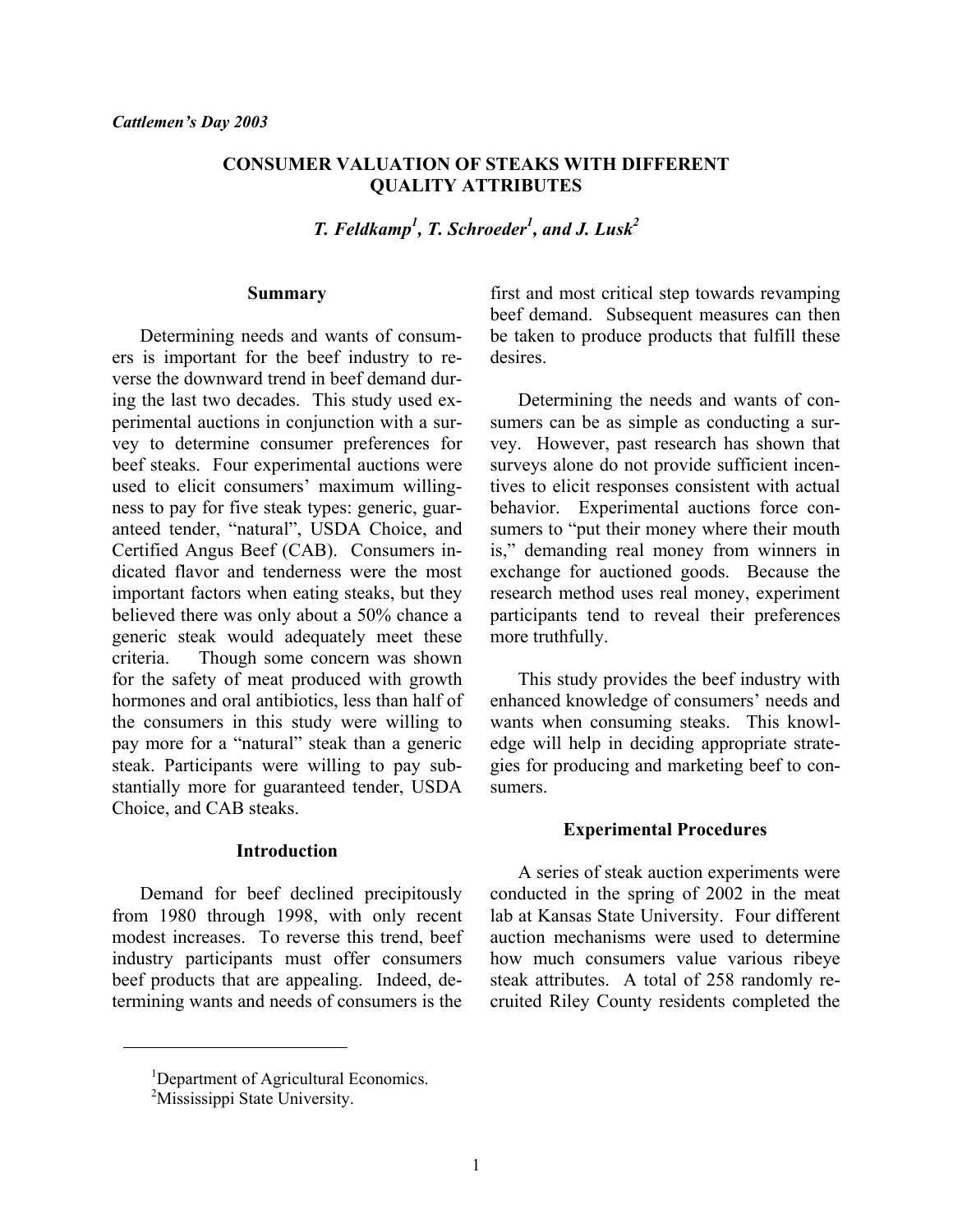experiment. Participants were evenly split by gender and approximately 40% of them were college students.

 Five different steaks were sold to participants using an auction: generic, "guaranteed tender", "natural", USDA Choice, and Certified Angus Beef (CAB). All steaks were fresh three-quarter pound ribeyes. Each steak was wrapped in clear plastic, backed with a styrofoam tray, and affixed with a plain white label displaying only its respective steak type. Each steak also displayed the USDA Federal Inspection sticker. The generic steak did not have a label, and participants were informed it was an unbranded and ungraded steak. The "guaranteed tender" steak had been tested using a shear-force test and was deemed to be tender. The "natural" steak was produced by an animal that was not fed antibiotics or given growth hormones. The USDA Choice steak met the requirements for that particular grade. The CAB steak was described as meeting standards for that branded program and the CAB specifications were provided to participants.

 All participants completed a survey prior to bidding on steaks. The survey collected data on consumers' knowledge, perceptions, and preferences for beef. Steaks were sold in exchange for real money during the auctions and consumers were encouraged to examine the steaks beforehand, making the experience similar to everyday steak purchases in a grocery store.

#### **Results and Discussion**

Table 1 shows a summary of survey responses to particular buying, eating, and perception issues. Consumers indicated that they consider price, color, marbling, and external fat as important attributes when they buy beef steak. They indicated less concern with brands or labels. This stated preference is particularly interesting because when these

same consumers used actual money to purchase steaks, they bid more for steak with a brand they were familiar with relative to others. Consistent with a large body of research, consumers rated flavor and tenderness most highly in their beef eating preferences. Overall, consumers did not feel particularly knowledgeable about beef production or slaughter practices. When asked about their perceptions regarding generic and USDA Choice and Certified Angus Beef steaks, consumers placed more trust and have higher expectations regarding labeled beef products.

 Consumers were generally not concerned about safety of meat produced with growth hormones and subtherapeutic antibiotics. On average, respondents believed there was a 17% chance that they would become ill at some point in the future from consuming meat produced in this manner. Less than half of the consumers in this study were willing to pay a premium for a "natural" steak produced without the use of hormones over a generic steak (Figure 1).

 The Certified Angus Beef program contends that meat from Angus cattle is inherently more tender and flavorful than other steaks due to the breed's high degree of marbling. Though consumers do not perceive a much greater chance the CAB steak would be tender compared to a USDA Choice steak, half of them were willing to pay a premium of \$0.73 per pound or more for a CAB steak relative to a Choice steak (Figure 2). This indicates the CAB program has developed brand recognition and is able to command a higher price for its product.

 Consumer perceptions about generic beef steaks are not encouraging, as they believe there is only about a 50% chance generic steak will provide a pleasant eating experience. When more information about steak is available, consumer perceptions improve markedly. Consumers in this study were willing to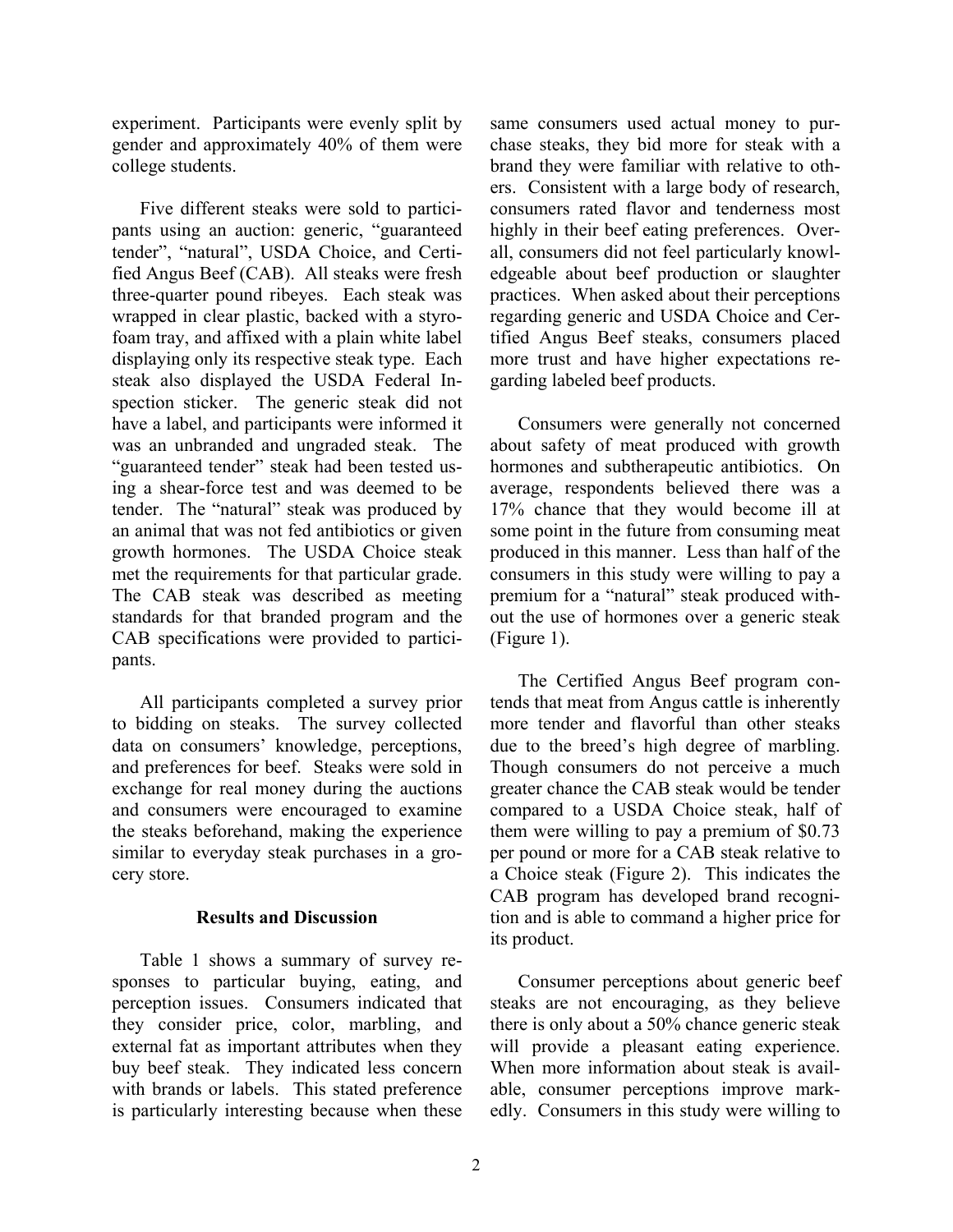pay about \$1.60 per pound more for a USDA Choice steak than a generic steak. However, 55% of participants either did not know what grade of steak they buy or routinely purchased steak of less quality. Thus, a trusted brand will likely garner a consistent premium for its steak over generic steak if consumers are satisfied with its performance. Branding or la-

beling of beef products can improve consumer confidence and consumer demand, as evidenced by the Certified Angus Beef program. However, care should be taken to produce a consistent product that meets consumer requirements of adequate flavor, juiciness, and tenderness at a competitive price.

|                                                     |         | Standard  |                         |                |           |
|-----------------------------------------------------|---------|-----------|-------------------------|----------------|-----------|
| <b>Survey Topic</b>                                 | Average | Deviation | Min                     | Max            | Responses |
| Importance of Beef Buying Factors <sup>a</sup>      |         |           |                         |                |           |
| Color                                               | 5.62    | 1.33      | $\mathbf{1}$            | $\overline{7}$ | 258       |
| Brand (label)                                       | 3.41    | 1.55      | $\mathbf{1}$            | 7              | 258       |
| USDA quality grade                                  | 5.05    | 1.50      | $\mathbf{1}$            | $\overline{7}$ | 258       |
| External fat                                        | 5.36    | 1.47      | $\mathbf{1}$            | $\overline{7}$ | 258       |
| Internal Fat (marbling)                             | 5.48    | 1.25      | $\mathbf{1}$            | $\overline{7}$ | 258       |
| Price                                               | 5.74    | 1.37      | $\overline{2}$          | $\overline{7}$ | 258       |
| Importance of Beef Eating Factors <sup>a</sup>      |         |           |                         |                |           |
| Safety                                              | 5.57    | 1.66      | $\mathbf{1}$            | 7              | 257       |
| Juiciness                                           | 6.02    | 0.93      | $\mathfrak{Z}$          | 7              | 257       |
| Flavor                                              | 6.44    | 0.79      | $\overline{\mathbf{3}}$ | $\overline{7}$ | 257       |
| Tenderness                                          | 6.37    | 0.82      | $\overline{c}$          | $\overline{7}$ | 257       |
| Consistency                                         | 5.46    | 1.14      | $\overline{2}$          | $\overline{7}$ | 257       |
| Doneness                                            | 5.52    | 1.34      | $\mathbf{1}$            | $\overline{7}$ | 257       |
| Beef Production & Processing Knowledge <sup>b</sup> |         |           |                         |                |           |
| Beef production practices                           | 3.25    | 1.78      | $\mathbf{1}$            | $\tau$         | 256       |
| USDA beef quality grading system                    | 3.08    | 1.74      | $\mathbf{1}$            | 7              | 256       |
| Beef slaughter practices                            | 3.01    | 1.80      | $\mathbf{1}$            | $\sqrt{ }$     | 256       |
| Food safety                                         | 4.31    | 1.71      | $\mathbf{1}$            | $\overline{7}$ | 256       |
| <b>Quality Perceptions</b>                          |         |           |                         |                |           |
| Chance generic would be tender                      | 45%     | 20%       | $0\%$                   | 100%           | 255       |
| Chance generic would be tasty <sup>c</sup>          | 50%     | 21%       | $0\%$                   | 100%           | 253       |
| Chance generic would cause illness <sup>d</sup>     | 17%     | 23%       | $0\%$                   | 90%            | 233       |
| Chance USDA Choice would be tender                  | 77%     | 15%       | 20%                     | 100%           | 233       |
| Chance CAB would be tender                          | 80%     | 16%       | 15%                     | 100%           | 233       |

## **Table 1. Preferences, Perceptions, and Knowledge of Beef Consumers**

a Scale: 1=not important to 7=very important.

<sup>b</sup>Scale: 1=no knowledge to 7=very knowledgeable.

<sup>c</sup>Of adequate juiciness and flavor.

<sup>d</sup>Illness sometime in the future possibly due to added hormones and antibiotics.